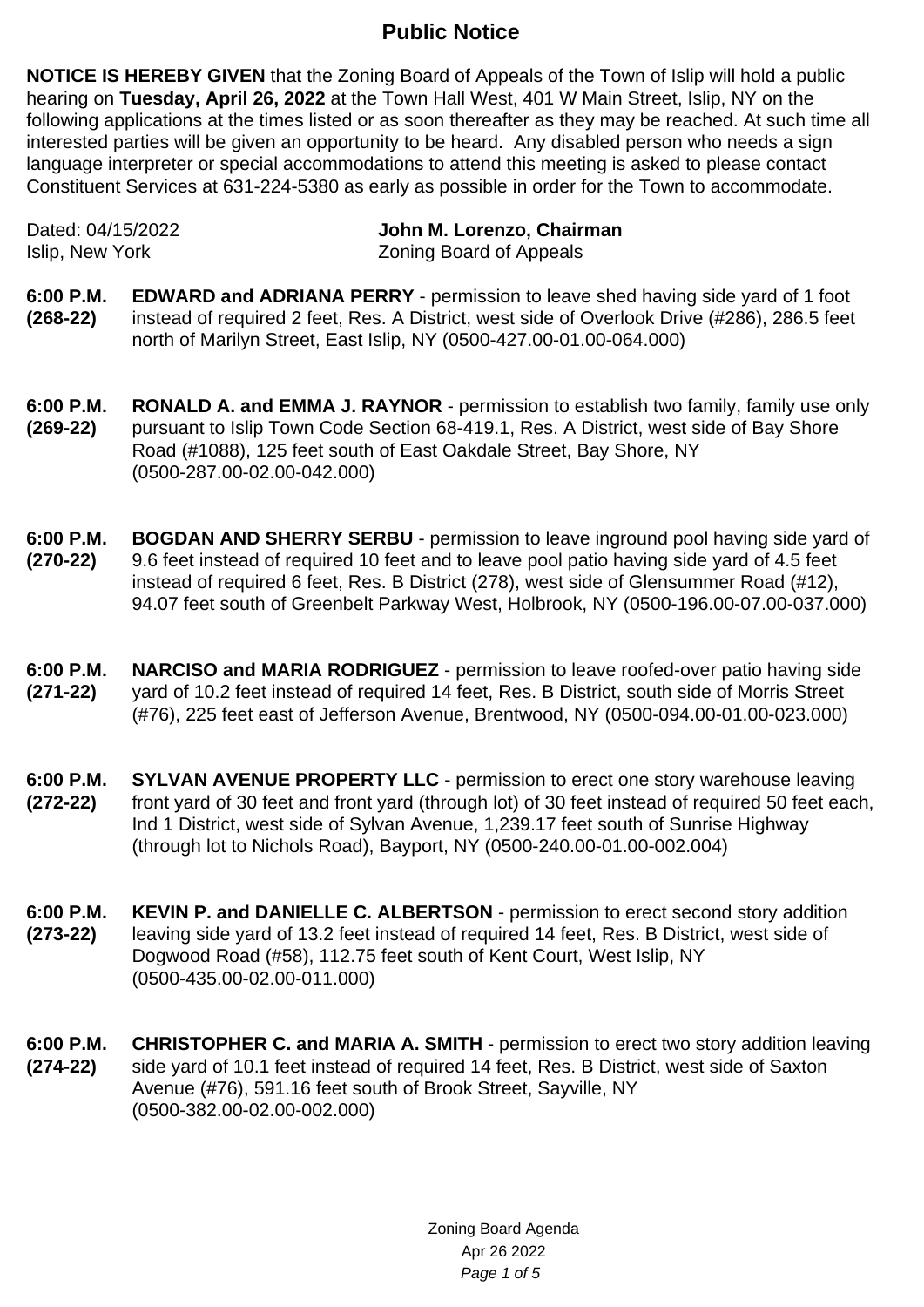- **6:00 P.M. (275-22) JOHN and KATHRYN GEDNEY** - permission to leave shed having rear yard of 0.7 feet instead of required 2 feet and second shed having side yard of 1.5 feet instead of required 2 feet and not having 20 feet behind front line of dwelling, Res. A District, south side of Driftwood Drive (#183), 82.64 feet west of Snedecor Avenue, West Islip, NY (0500-478.00-03.00-017.000)
- **6:00 P.M. (276-22) JOSEPH TRIFILETTI** - permission to install inground pool leaving rear yard of 10 feet instead of required 14 feet and to leave shed having side yard of 0.9 feet instead of required 2 feet, Res. A District, west side of Bayview Avenue (#150), 692.21 feet north of Harriet Road, Bayport, NY (0500-410.00-07.00-036.000)
- **6:00 P.M. (277-22) ANDREA and SALVATORE ACCOMANDO, JR.** - permission to leave inground pool having rear yard of 13.3 feet instead of required 14 feet, to leave pool equipment having side yard of 3.5 feet instead of required 6 feet, to leave patio on side property line not having required setback of 4 feet and to leave shed on side property line instead of required 2 feet, Res. A District, east side of Spruce Avenue (#407), 468.17 feet north of Dorothy Road, West Islip, NY (0500-414.00-03.00-038.000)
- **6:00 P.M. (278-22) PETER and JACQUELINE PALUMBO** - permission to leave pool patio having side yard of 5 feet instead of required 6 feet and driveway having side yard of 3 feet instead of required 4 feet and front yard occupancy of 47.6% instead of permitted 35%, Res. A District, west side of Quintuck Lane (#72), 341.1 feet north of Woodland Drive, East Islip, NY (0500-425.00-02.00-022.000)
- **6:00 P.M. (279-22) ADAM AND CHRISTINE WERNERSBACH** - permission to leave inground pool having side yard of 16 feet instead of required 18 feet and to leave pool equipment on side property line not having required setback of 6 feet, Res. AA District, west side of Hampshire Road (#984), 222.63 feet south of Hother Lane, Bay Shore, NY (0500-416.00-03.00-064.000)
- **6:00 P.M. (280-22) DANIELLE M. BALSAMO** - permission to install inground pool leaving rear yard of 8 feet instead of required 10 feet, pool patio leaving side yard and rear yard of 4 feet instead of required 6 feet each and pool equipment having side yard of 2 feet instead of required 6 feet, Res. B District, north side of Pueblo Court (#46), 75 feet east of Seville Boulevard, Sayville, NY (0500-282.00-03.00-027.000)

Zoning Board Agenda Apr 26 2022 Page 2 of 5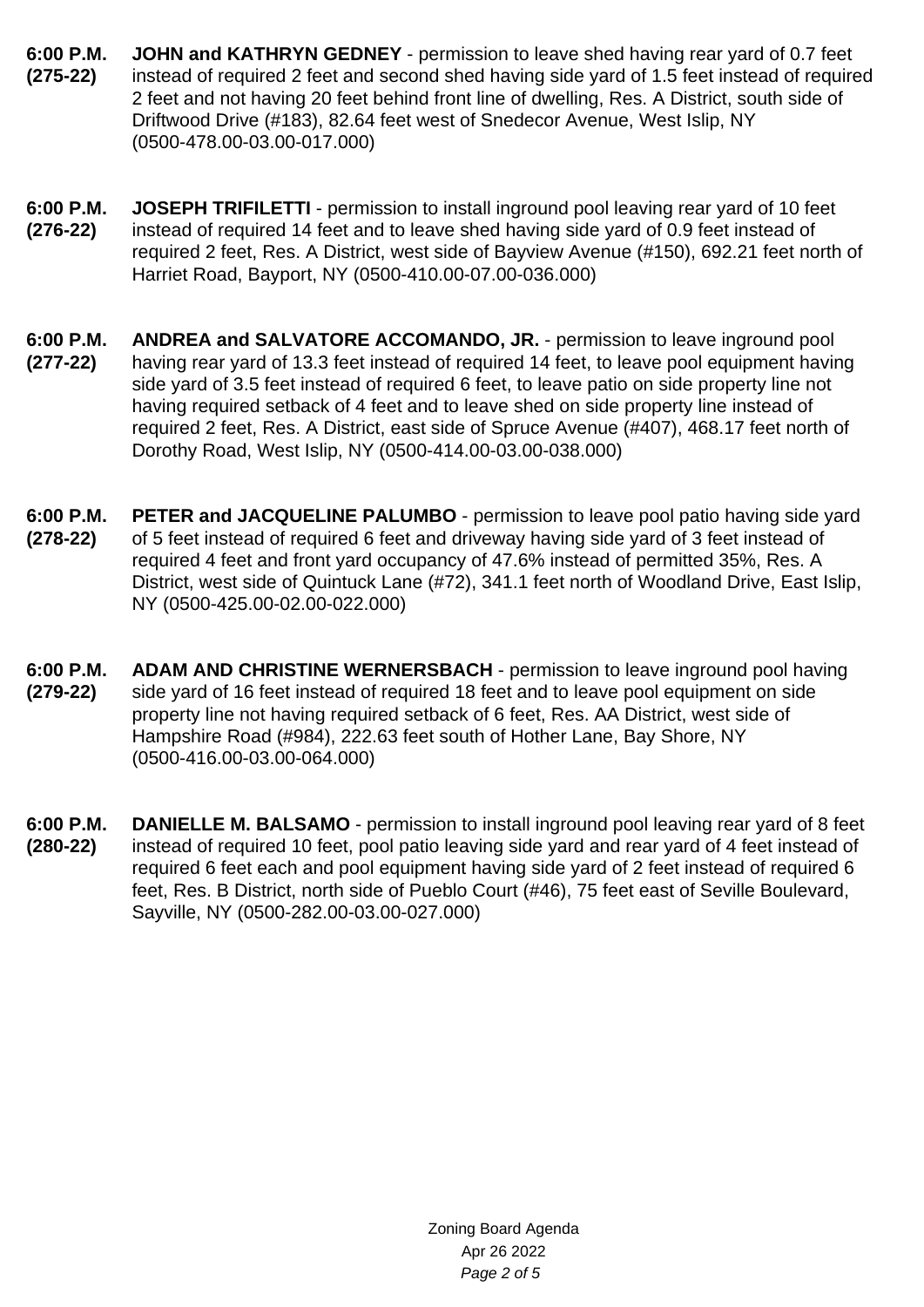- **6:00 P.M. (281-22) RICHARD AND DORIS SASZ** - permission to leave entry platform and one story addition (4' x 11.5') having front yard of 30 feet instead of required 40 feet and to leave shed having 11 feet behind front line of dwelling instead of required 20 feet, Res. AA District, south side of Leona Street (#226), 178 feet east of Broadway Avenue, Holbrook, NY (0500-176.00-02.00-015.000)
- **6:00 P.M. (282-22) SABRINA MURRAY** - permission to leave roofed-over porch having front yard of 18.6 feet instead of permitted encroachment setback of 20 feet, to leave porch, roofed-over second story deck, stairs and cellar entrance all having floor area ratio of 30% instead of permitted 25% and to leave driveway located in sight distance triangle, Res. B District, southeast corner of Madison Avenue (#395), and Stockton Street, Brentwood, NY (0500-050.00-04.00-059.000)
- **6:30 P.M. (283-22) DOUGLAS GREENE** - permission to leave detached garage (14.4' x 22.4') having front yard (through lot) of 19.8 feet instead of required 25 feet, side yard of 1.6 feet instead of required 4 feet, to relocate shed (7.6' x 14.6') leaving front yard of 2 feet instead of required 25 feet and to leave mechanical equipment not having required 4 feet behind front line of dwelling, Res. A District, west side of Suydam Lane (#160), 600 feet south of Willow Street (through lot to Poplar Lane), Bayport, NY (0500-410.00-05.00-020.000)
- **6:30 P.M. (284-22) HELLEN BARBARA** - permission to erect 2 story addition and roofed-over deck leaving side yard of 12.58 feet, screened-in porch leaving side yard of 22.16 feet and portico leaving side yard of 16.16 feet instead of required 25 feet each and total side yards of 34.75 feet instead of required 60 feet, Res. AAA District, west side of West Lane (#40), 606.63 feet south of Manatuck Lane, Bay Shore, NY (0500-441.00-01.00-002.000)
- **6:30 P.M. (285-22) JEANETTE NARDO** - permission to erect roofed-over porch leaving side yard of 10.75 feet instead of required 14 feet, Res. B District, north side of Biltmore Avenue (#63), 188 feet east of Connetquot Drive, Oakdale, NY (0500-325.00-02.00-030.000)
- **6:30 P.M. (286-22) VISHWADAI and PARAMDAI SOORUJBALLY** - permission to leave above ground pool having side yard of 5.3 feet and rear yard of 6 feet instead of required 10 feet each, rear yard landscaping of 17% instead of required 40% and driveway having front yard occupancy of 49% instead of permitted 35%, Res. B District, south side of Estelle Avenue (#267), 620 feet east of Coates Avenue, Holbrook, NY (0500-088.00-01.00-060.000)
- **6:30 P.M. (287-22) SAM and KATHRYN FASNACHT** - permission to erect one story addition (16.2' x 23.2' Irrg.) leaving front yard of 29.33 feet instead of required 40 feet and side yard of 12.39 feet instead of required 14 feet, Res. A District, west side of Connetquot Road (#194), 1,718.59 feet south of Middle Road, Bayport, NY (0500-410.00-08.00-034.001)
- **6:30 P.M. (288-22) THOMAS and CHELSEA RODLAND** - permission to erect one story addition (14.5' x 27.5') leaving side yard of 10 feet instead of required 14 feet and to leave shed leaving side yard of 1.3 feet instead of required 2 feet, Res. A District, north side of Benjamin Street (#187), 200 feet south of Alexander Avenue (through lot to Oliver Street), Holbrook, NY (0500-128.00-02.00-028.001)

Zoning Board Agenda Apr 26 2022 Page 3 of 5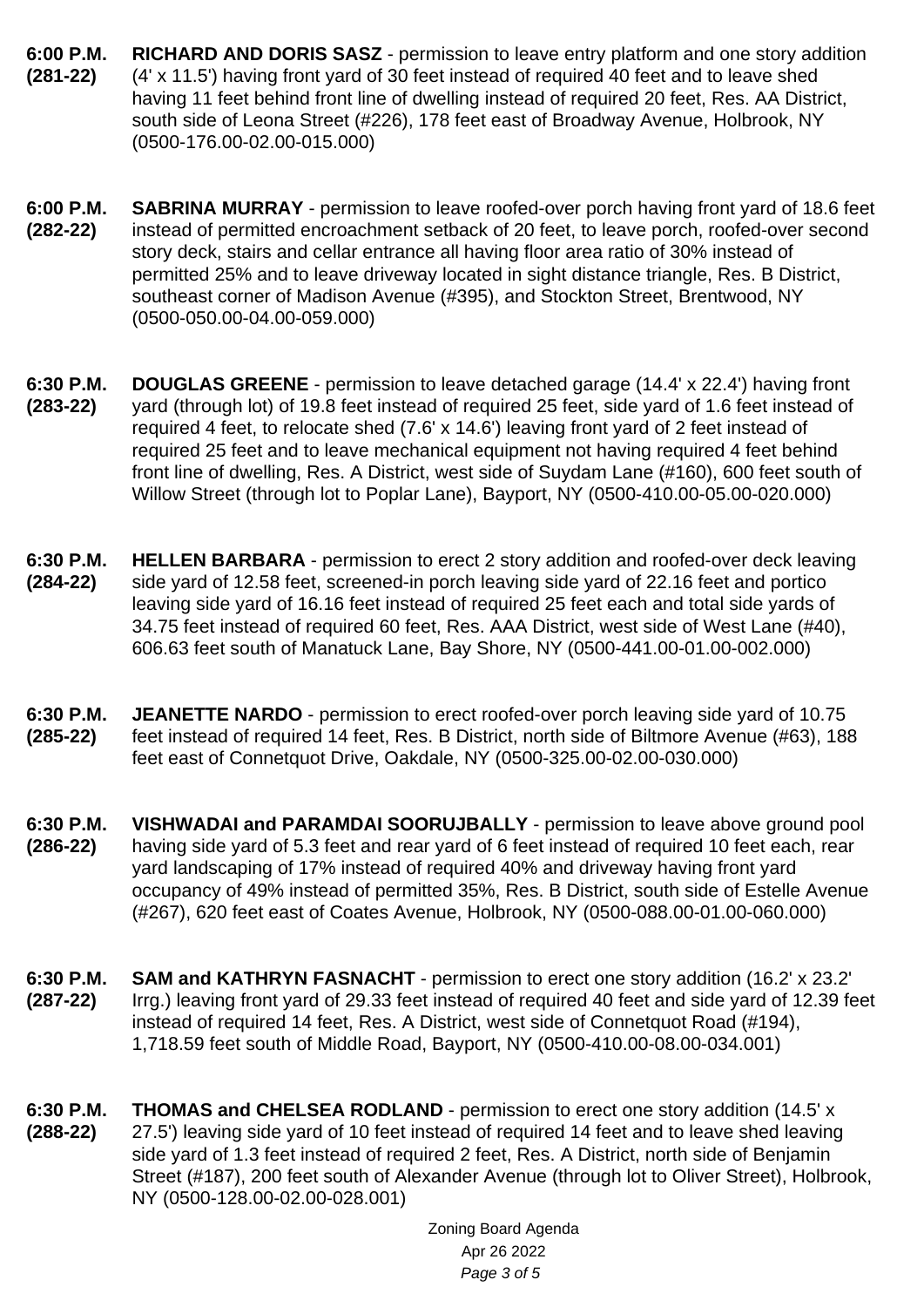- **6:30 P.M. (289-22) EDGAR and MARIA FERNANDEZ** - permission to leave detached garage (504 sq. feet) having side yard of 4.1 feet and rear yard of 3.2 feet instead of required 10 feet each, Res. B District, north side of Alkier Street (#115) 250 feet west of Broadway, Brentwood, NY (0500-139.00-02.00-023.000)
- **6:30 P.M. (290-22) ARTHUR N. and KATHY MARLIN LANGHAUS** - permission to install hot tub leaving front yard of 28.5 feet instead of required 60 feet and decking leaving rear yard of 10 feet instead of required 15 feet, Res. BAA District, east side of Crescent Avenue (#26), 80 feet south of Central Walk, Seaview, NY (0500-497.00-03.00-036.000)
- **6:30 P.M. (291-22) 4 ATLANTIC WALK LLC** - permission to erect two story dwelling with second story balcony leaving floor area ratio of 39.19% instead of permitted 30%, Res. BAA District, east side of Atlantic Avenue (#4), 151 feet south of Bayview Walk, Seaview, NY (0500-497.00-01.00-024.000)
- **6:30 P.M. (292-22) STEFANIE and LOUIS LUFKER, III** - permission to erect one story addition (12.3' x 32.2') leaving side yard of 5.5 feet instead of required 14 feet, Res. A District, south side of Wensly Lane (#208), 178.16 feet east of Country Village Lane, East Islip, NY (0500-426.00-03.00-017.000)
- **7:00 P.M. (293-22) JAMES A. and MEAGHAN MINER** - permission to erect second story addition leaving floor area ratio of 27.8% instead of permitted 25%, to leave shed having 18 feet behind front line of dwelling instead of required 20 feet and driveway having front yard occupancy of 46.2% instead of permitted 35%, Res. A District, north side of Skipper Drive (#23), 456.82 feet west of Anchorage Drive, West Islip, NY (0500-484.00-01.00-005.000)
- **7:00 P.M. (294-22) SHARON CERRA** - permission to leave second front door on single family dwelling instead of permitted one, pursuant to 68-3 (Definitions), Res. A District, east side of Cassel Avenue (#1061), 1,026.78 feet north of Sachs Street, Bay Shore, NY (0500-415.00-03.00-025.000)
- **7:00 P.M. (295-22) LA PLACA REALTY, LLC** - permission to erect second story addition leaving front yard of 9.9 feet instead of required 10 feet and to leave roofed-over porch having front yard of 3 feet instead of required 10 feet, Bus 1 District, north side of Church Street (#941), 250 feet west of Smithtown Avenue, Bohemia, NY (0500-213.00-01.00-019.000)

Zoning Board Agenda Apr 26 2022 Page 4 of 5